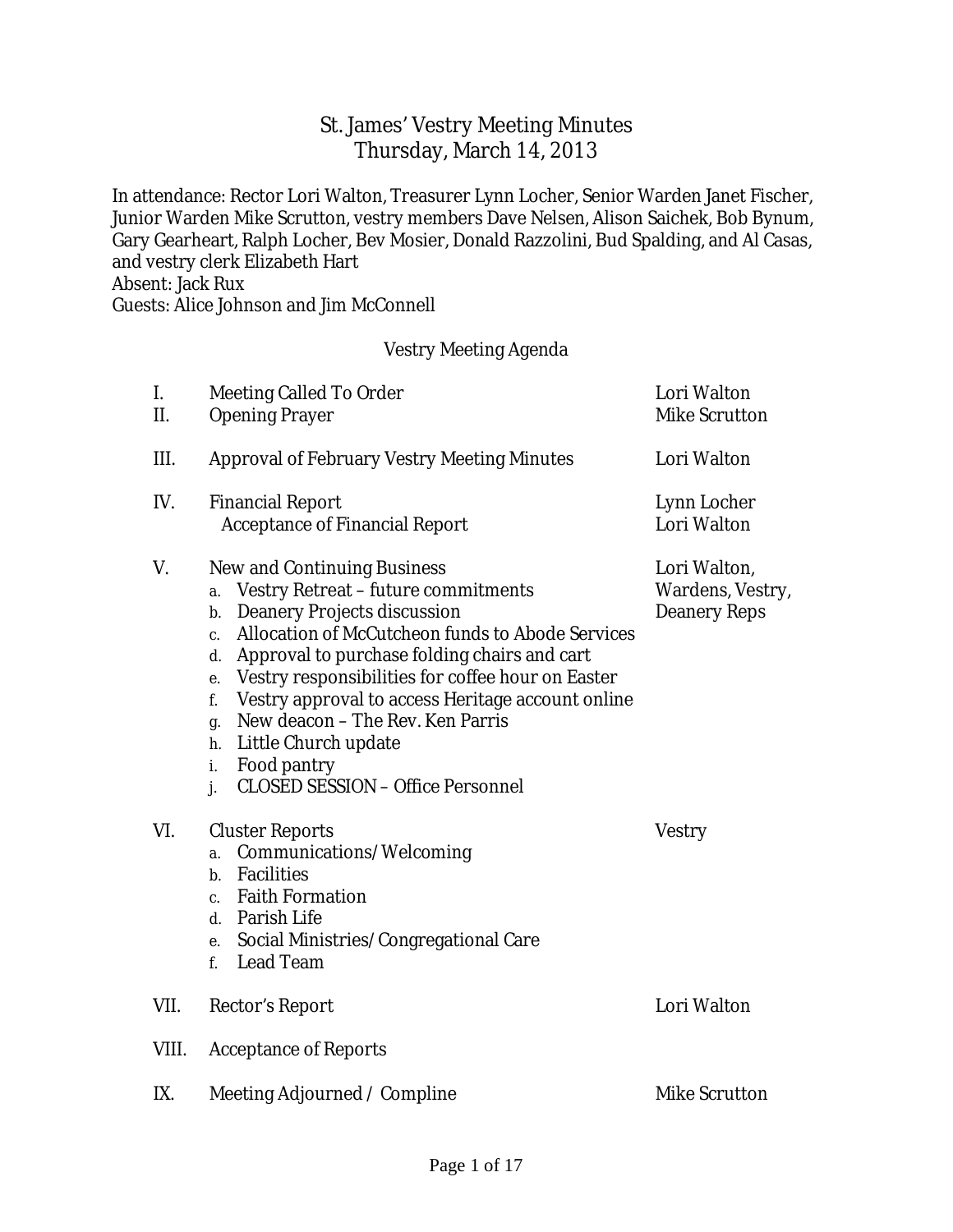Lori Walton called the meeting to order, and Mike Scrutton led the opening prayer.

February 14, 2013 Vestry Meeting Minutes

The February 14, 2013 vestry meeting minutes were accepted as submitted. Moved by Bob Bynum, seconded by Donald Razzolini. Motion approved, with one abstention.

Financial Reports

- Operating cash is \$37,723.97 and Building cash is \$58,154.43
- Pledges are behind.
- Unpledged is considerably behind. Lynn Locher is not sure what has changed in that category
- Have not yet moved the McCutcheon fundraising money into operating.
- Expenses have been higher than anticipated.
- There was a mistake in reimbursing Dave Nelsen for the pancake supper expenses. The reimbursement was taken out of Operating – Parish Life, but should have been come out of Special Interest – Events. Lynn has deposited a check into Operating from Special Interest to cover that cost.
- In Operating, some of the expenses were underestimated office supplies, copier, and telephone.
- Pension is paid quarterly.
- The Pancake supper took in \$531.00, and cost \$594.00. Lynn recommends that Parish Life consider raising the fee by \$1.00 per adult next year. Much of the increase in cost was the increased price of the griddle rental. We also purchased a little too much food.
- Lynn Locher met with Ruth Poole. Ruth now has a better grasp of the budget in her areas (communion supplies, worship supplies, special interest altar guild). May be able to use special interest memorial funds for some purchases. Would prefer large purchases come out of special interest, as we have a deficit budget.
- Motion was made to accept the financial reports as submitted. Moved by Bud Spalding, seconded by Gary Gearheart. Motion approved.

Vestry Retreat

- At the last vestry meeting, there was a lengthy discussion regarding the Deanerywide vestry retreat.
- The consensus was that having a weekend vestry retreat together was valuable. The question is do we want to do a weekend retreat at the Bishop's Ranch with other churches?
- The first vote: Those in favor of going to the Bishop's Ranch as part of the Deanerywide vestry/Deanery retreat in January of 2014? Vote includes treasurer, clerk, and Deanery reps. Yes – 11; No – 5
- For those opposed Why?
	- o We don't mix with the rest of the group we are not part of the clique.
	- o Felt overwhelmed the first time attended
	- o Problem with premise itself given the geographical distance separating the churches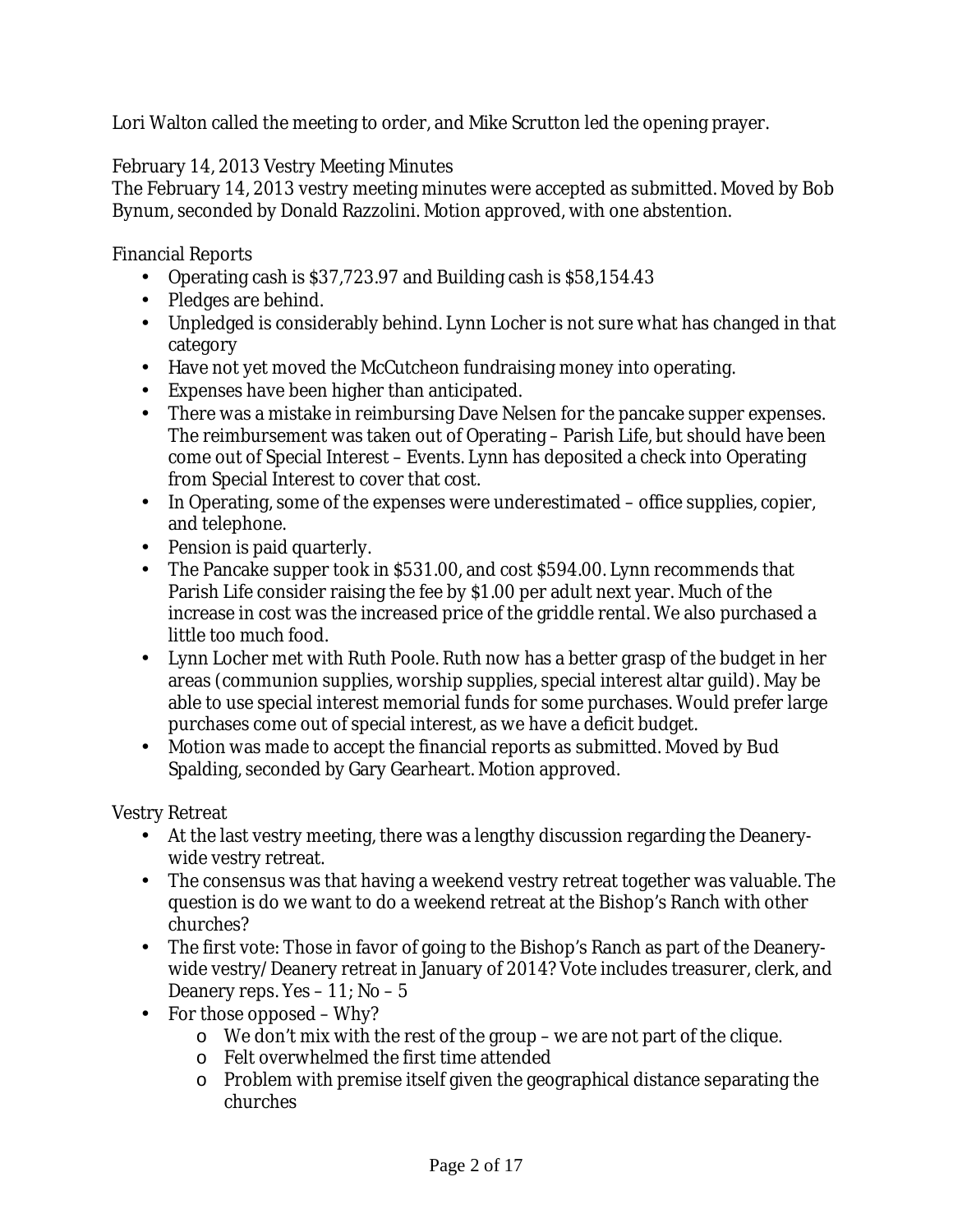- Several people stated that they voted for going on the Vestry/Deanery retreat because not going would cause more problems than it would solve.Many are willing to go on the Vestry/Deanery retreat to keep the peace with the Diocese and Deanery.
- The Bishop holds this retreat up as a model for area ministry in the Diocese.
- The fact that we are far apart geographically is the reason we come together in the first place. Getting together once a year is to experience and express the pains and the successes we all go through.
- The idea of a Deanery retreat is an excellent idea as a forum for sharing experiences, for working at how we want to be a better Deanery, for overcoming some of these differences about cliques. Separately is the excellent idea of a vestry retreat, where we can spend time on the things we need to focus on for the next 12 months. The problem we have had for the last two years is how to meld those two desires/activities into a single event. We have had to compromise the last two years. We achieved our goals as a vestry, but the time we spent all together was about point scoring, or was not well facilitated, or fell flat.
- Part of the problem is some churches have their vestry members be also Deanery reps. Those persons cannot be at two meetings at once, and so attended their vestry meetings, not the Deanery meetings. We could make it be a better retreat. There are some at the Diocese who are aware of the cliques. More hopeful, the Deanery leadership has changed. With intentionality, we can shift it.
- Who is willing to go to the Vestry/Deanery retreat at the Bishop's Ranch in 2014? Unanimous yes.

Deanery Projects

- Deanery bash may be ending, as the water slide in Pleasanton is closing.
- Sacred Space Alice Johnson mentioned a newspaper article about the Hayward City Council tackling the handout of food in downtown open areas. It may come up for licensing or permits, etc.
- Votes on the possible projects
	- o Campfire 1
	- o Concert/mass choir/evensong 11
	- $\circ$  Rector swap 1
	- $\circ$  Habitat for Humanity 8
	- $\circ$  A's game 10
	- $\circ$  Deanery work day @ Ranch 5
	- $\circ$  AIDS walk 4
	- o Sacred Space 16
	- o Woods-to-Waves 1
- St. James's choices are Sacred Space, Concert, A's game, and Habitat for Humanity

Allocation of Funds for McCutcheon Concert

- Income was \$6,990.00, expenses were \$3,455.91, net income was \$3,534.09
- The recommendation of the McCutcheon team was to give \$1,000.00 to Abode Services. It was further suggested to give \$500 now and give another \$500 at the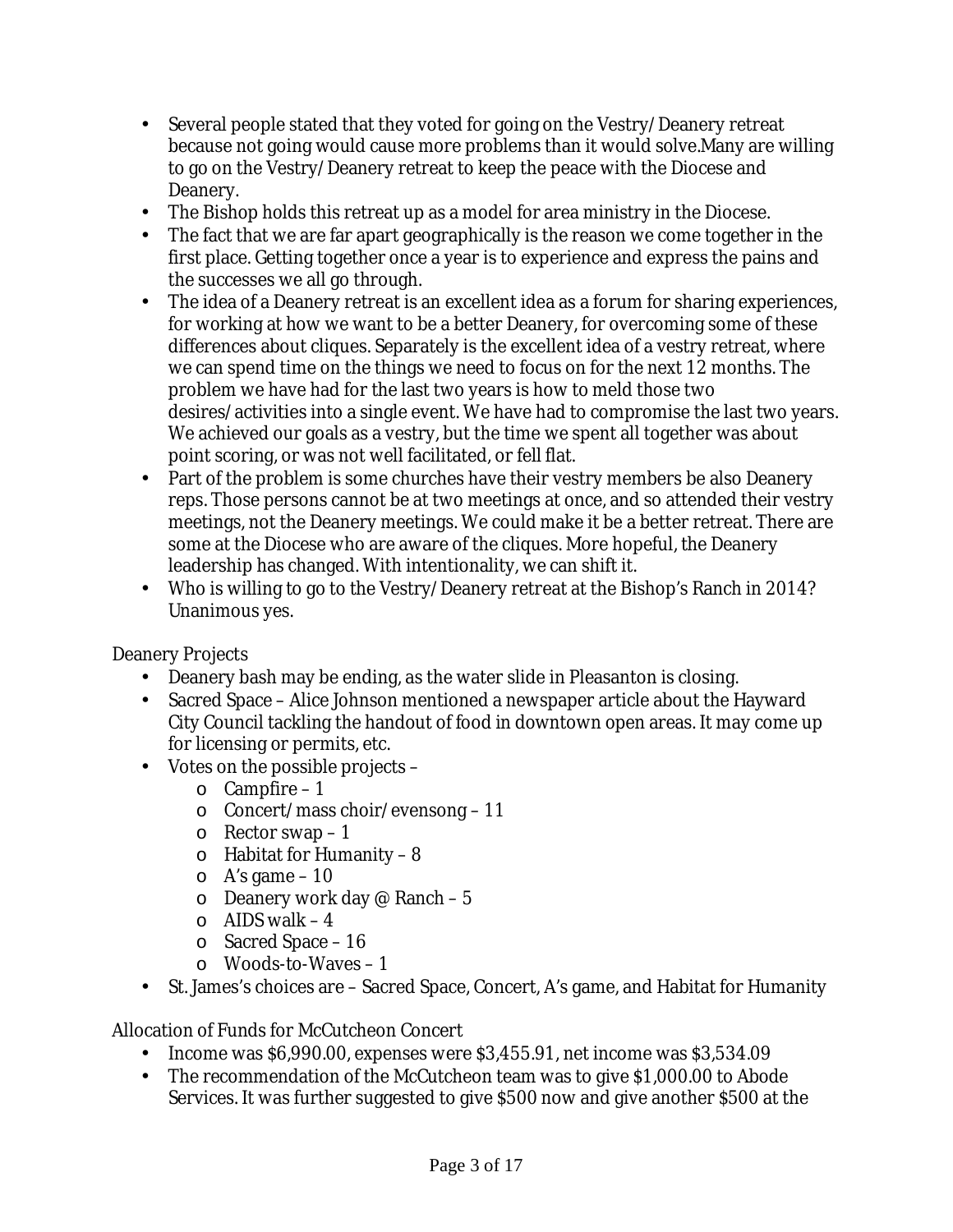end of the year if our finances allow for it. We would leave the \$500 in special interest.

- Motion was made to allocate \$500 now to Abode Services from the McCutcheon concert, put \$500 into Special Interest for a vote in December, with the remainder to go into the Operating account. Moved by Bev Mosier, seconded by Ralph Locher. Motion approved.
- We have signed the 2014 contract for next year.

# Proposal for Folding Chairs & Cart

ST. JAMES EPISCOPAL CHURCH Fremont, California 2013 Building Budget Purchase Submittal Padded Folding Chairs/Movable Chair Cart

The adopted 2013 Building Budget of St. James Episcopal Church, in Fremont California, appropriated \$800 for the purchase of 40 Padded Folding Chairs and \$205 for the purchase of a chair cart for storage and movement of folding chairs. With the assistance of the parish administrator, sources for these items have been researched on line, and projected costs obtained.

Together, these two appropriations are \$1005. Vertical Chair carts can be purchased within the budgeted amount. However, by combing the two amounts, it is possible that we could upgrade the quality of the cart by applying the cost savings from a less than the estimated costs on the chairs.

CHAIR CART – Two types of chair carts are available. The current chair cart is a **horizontal cart** with a capacity of approximately 40 chairs. Our current storage area accommodates the equivalent of two such racks, horizontally, but limits the vertical space utilization to about three feet. The purchase of another similar cart would only get half of our current folding chairs on a cart but would not increase storage capacity by itself. APPROPRIATION \$205 COST RANGE - Vertical Rolling Rack \$170 to \$330 SOURCES: Amazon.com - Sandusky-Lee \$170 GlobalIndustrial.com \$170 \$240 \$330 Overstock.com - No vertical carts listed

Another available type of chair cart is **Double Sided – Double Tiered**. The cart is constructed with a rack configuration that allows chairs to be hung from the racks and takes advantage of the vertical space. The available double sided-double tiered racks advertise a capacity of up to 84 chairs. This type of cart is 67 inches long by 34 inches wide by 70 inches when mounted on 4inch non-marring heavy duty casters. APPROPRIATION \$205 INTERNET COST RANGE MSRP \$320 to \$603 SOURCES: Internet listings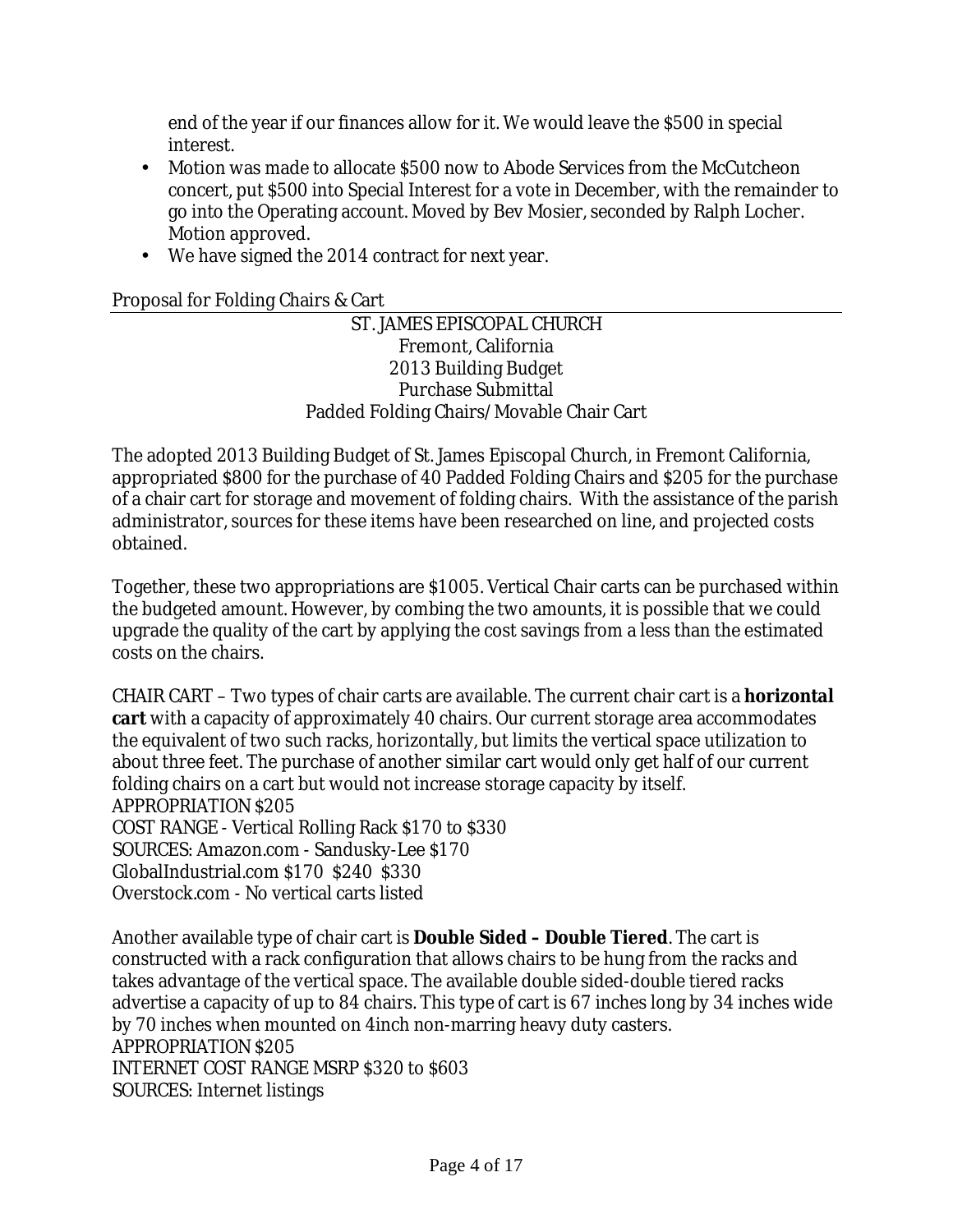Globalindustrial.com: \$320, \$380 Overstock.com: \$280 (special Mayline products), \$326 (Safco 4199 BL) Amazon.com: \$290 (Safco4199 BL), \$270 Classroomessentialsonline.com: \$240

### PADDED FOLDING CHAIRS - BUDGET APPROPRIATION - 40 at \$20 --- \$800

While seeking internet prices for padded folding chairs, it became readily apparent that there was a wide variety in the offerings at various agencies. Chairs similar to those currently owned and in use at St. James ranged in price from \$16 at COSTCO to over \$30. The COSTCO prices cited are on the same chairs as we currently own:

COSTCO: Sudden Comfort by MECO \$16 \$16.30 \$16.70 @40 = \$668 Amazon.com pkg. of 4 \$275 ea. \$68 possible 70% disc ea. \$20  $\degree$  @40 = \$800 Classroom essentials list price  $$52,$  Sell price  $$18 \text{ } \textcircled{ }40 = $758$ MECO/Chickory Lace/High Back Chair unit price \$22.75 @40 = \$910 OFFICE DEPOT \$30 to \$40 unit price  $@40 = $1300$ 

Also internet contacted bizchair.com and fatcatalog.com.

It appears that the COSTCO price and product is the most desirable. However, to purchase the Costco product necessitates obtaining a membership Card and account. I submit the idea that COSTCO offers enough variety of products that St. James could utilize a COSTCO Business account at an annual cost of \$ 55.

RECOMMENDATIONS: That the Vestry of St. James Episcopal Church approve the following recommendations.

**Recommendation # 1 -**That St. James acquire a Business membership at COSTCO at an annual cost of \$55. Said card to be kept in the Office and utilized only when a discounted product is available at COSTCO, and such use is to be authorized by agreement with two members of the lead team.

**Recommendation #2** – That forty Sudden Comfort by MECO padded folding chairs, similar to the chairs currently owned, be purchased and delivered from COSTCO.

**Recommendation** #3 - That, when the purchase price of the chairs is known, unencumbered balance of funds be reallocated toward the purchase of a Double Sided – Double Tiered cart, (Safco model 4199 BL).

Respectfully Submitted, F. P. " Bud" Spalding

<sup>•</sup> We can stay within budget for the chairs and a cart by combining the chairs/cart line items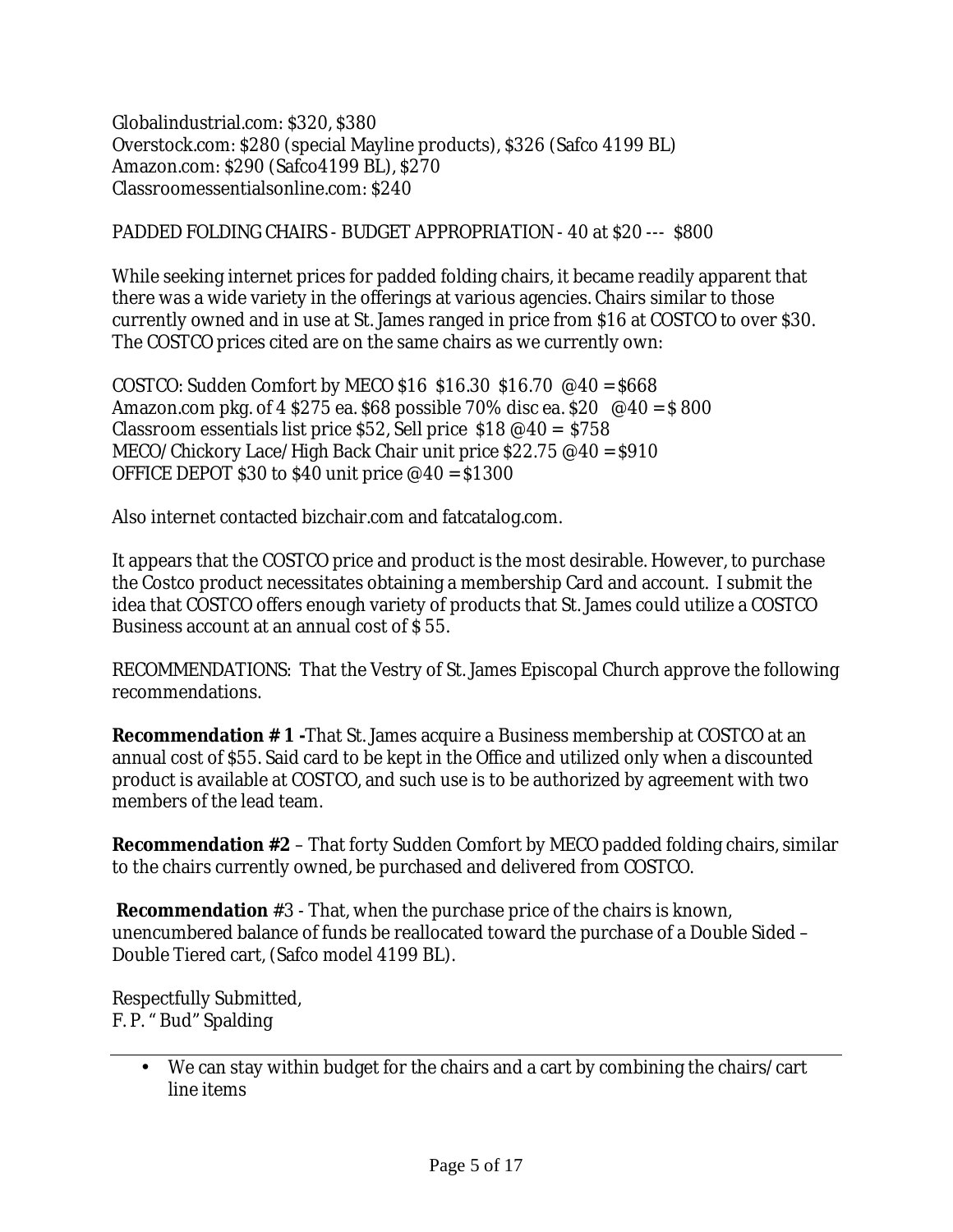- Proposal is to buy 40 chairs from Costco (like the brown padded folding chairs we already own) and Safco cart, which is advertised to hold 84 chairs
- Total amount needed to purchase 40 padded chairs and the Safco cart would be \$1,005.00, not including tax.
- Motion was made to authorize up to \$1,200.00 for 40 padded chairs and Safco cart, money to be taken from the Building Fund. Moved by Janet Fischer, seconded by Dave Nelsen. Motion approved.
- It might be worthwhile to have a Costco business membership. However, a business membership is tied to a credit card. Discussion is tabled for now.

Vestry Responsibility for Coffee Hour on Easter

- Vestry provides food for Easter morning
- Food needs to ready to serve, on disposable plates, so there will be little/no cleanup
- Bring enough for 10 to 15 people

Heritage Account

- Many months the statements from Heritage do not arrive in time to prepare the financial reports for the vestry meeting, so Lynn has to go to Heritage Bank to have them printed out. Heritage Bank has suggested an online account.
- Our previous treasurer, Jan Brandt, was very concerned about security with an online account.
- Lynn talked with her lawyer. He felt if the vestry understood there was a certain amount of risk, and that it was in the minutes, that Lynn would be protected.
- Lynn would like to be trusted by the vestry to have online access. Lynn would be the only one with the password, and will change the password frequently. Lynn would have access to all the St. James' Heritage accounts.
- We already have online access to the Schwab account.
- Motion was made to authorize the treasurer of St. James' to set up online access to the Heritage Bank accounts. Moved by Dave Nelsen, seconded by Bev Mosier. Motion approved.

New Deacon

- Lori has submitted a letter of agreement to the archdeacon of the Diocese to submit to the Bishop for signature to have Ken Parris come serve St. James' for 2 years.
- Ken retired in November as a lieutenant in the Oakland Police Department. He started the chaplaincy program for Oakland Police officers in the 1990s and was ordained as a vocational deacon in the 1990s. He has served at Christ Church Alameda, St. Anselm's in Lafayette, and St. Paul's in Oakland.
- Ken's first Sunday is set to be Palm Sunday.
- Ken is available to do work during the week, and has a high interest in interfaith work.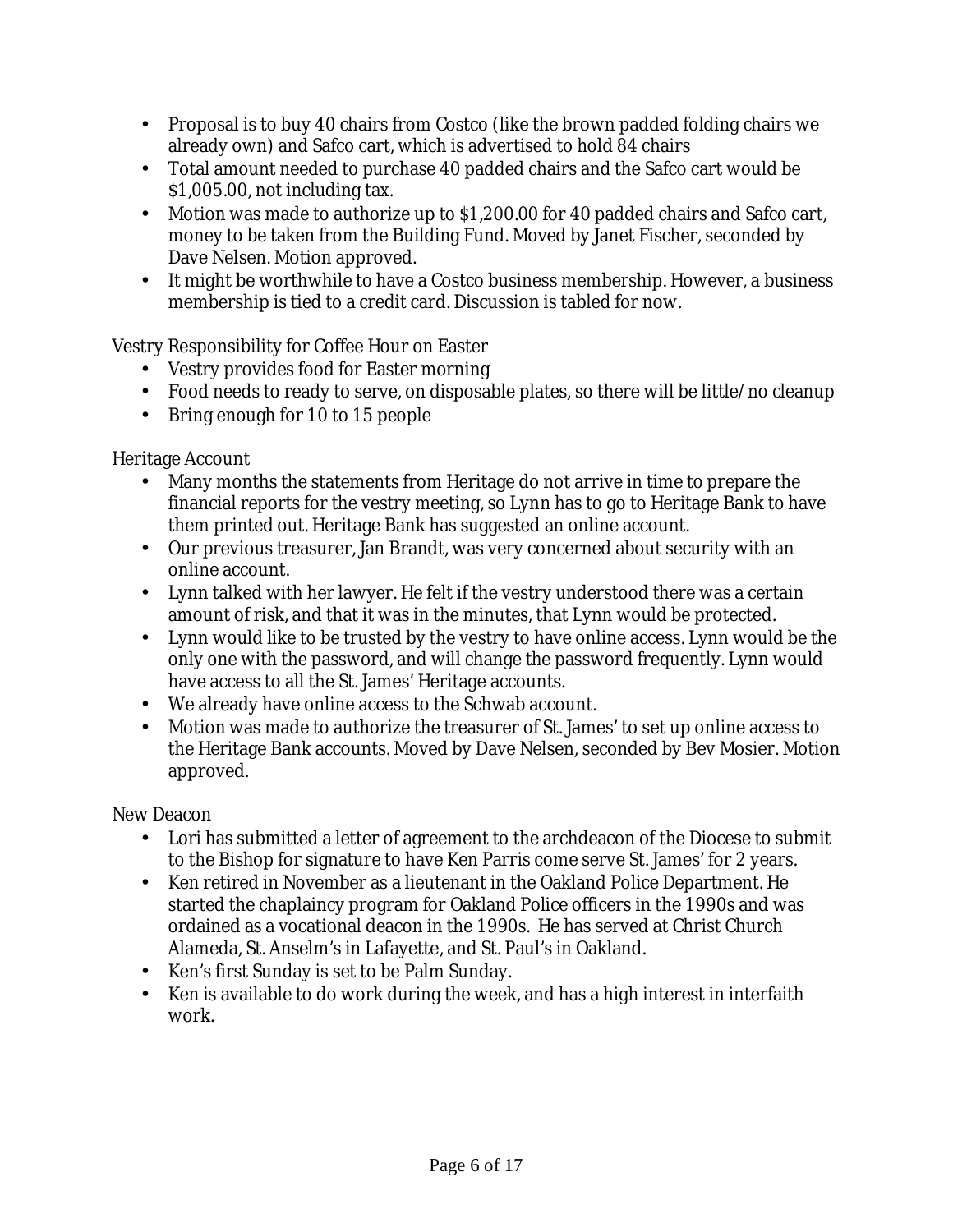Little Church Update

- There is a request from the Little Church committee to approve \$1,242.00 to purchase sound equipment for the Little Church. This would come out of the \$100,000 previously allocated.
- Motion was made to allocate \$1,242.00 for sound equipment for the Little Church, the money to come out of the Little Church Fund. Moved by Ralph Locher, seconded by Donald Razzolini. Motion approved.
- Problems with the two newly repaired flat roofs on the Little Church. The flat roof over the electrical room is ok after the repair. The flat roof above the sacristy still has issues. Observations and suggestions have been forwarded to Al Casas. Issues include dry rot, repair of flashing and sheet metal, and re-sloping of roof to problems with standing water.
- The flashing was supposed to have been fixed last year, but the dry rot and resloping were not included.
- Al will coordinate with the Little Church committee and the general contractor for the project.
- Will the money for this repair to come out of the Little Church fund? The vestry is comfortable in supplementing the Little Church fund with additional funds to help repair this portion of the roof.

# Food Pantry

Food Pantry Re-organization Project

# **MINISTRY SERVICE PROPOSAL:**

St. James' Food Pantry Re-organization Project.

# **OBSERVATION / OBJECTIVE:**

Over the last few months, a slow progression in actuality over time and throughout the last year or so, the Saint James' food pantry has become stagnant and ineffective due to lack off foot traffic, and the ever-growing need for help in these troubling times. It is the idea of the Social Ministries Congregational Care team that the time has come to make some changes in the way we represent the food pantry and incorporate as well as utilize the resources available within our community. Our goal is for the pantry not only to be an emergency resource for "in the moment" nourishment and personal hygiene (IE: toiletries) needs but also as a resource in finding a daily meal, transitional assistance, or a new start on down the line.

# **FACTS & FOOD FOR THOUGHT:**  *FACTS*

- Assisting in the future needs of our homeless brothers and sisters as well as to those who might be in a transitional state is a HUGE job.
- Our resources are limited as they stand due to expenses, budget, and monthly income. We simply cannot everything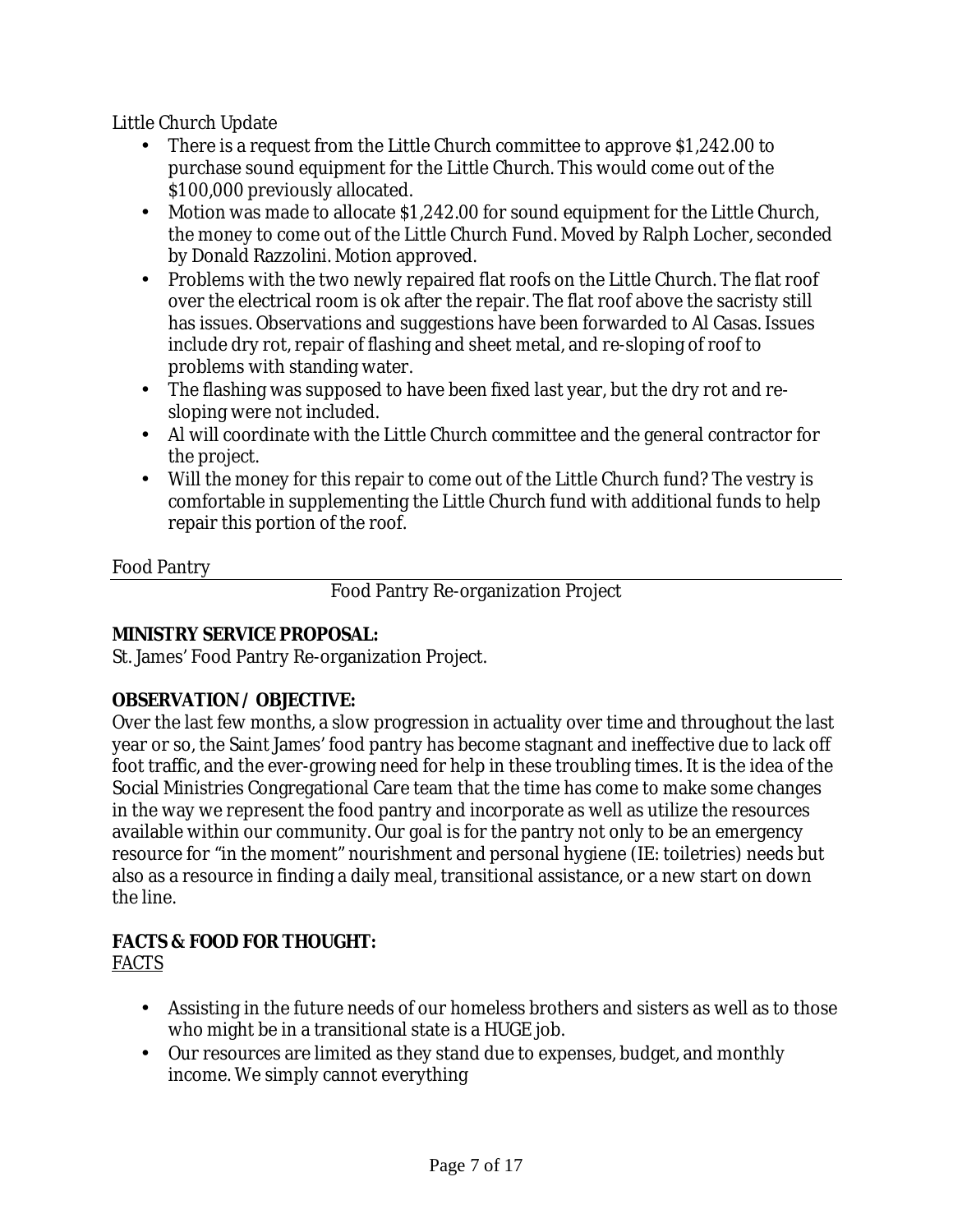- We, St. James' Episcopal Church, are in a unique position in that we are one of the founding churches to one of the largest "NOT-FOR-PROFIT" (most funding comes from grants, donations, and private donations) homeless assistance organizations within the Tri-Cities area providing not only assistance programs, transitional housing, and temporary housing for low-income, and the un-housed or at-risk (including those with special needs) but also on-going support services
- Food cards, Merchandise vouchers / Gift Cards, and Transportation vouchers are considered by many assistance programs, such as ABODE, to be dangerous or "at risk" due to their street value for barter and easily changeable status from voucherto-cash in the procurement of drugs and other non-essential items. The potential of being targeted for criminal activity by having these items on premise is considered very HIGH and non-safe unless stored temporarily due to a special event or circumstance for immediate distribution.

# *FOOD FOR THOUGHT*

- We Can Do This.
- We have done it before though on a much different level…this time we do not have to do it alone
- This is an easily manageable way of helping those in need
- The budgetary hit is minimal and it will not drain or overextend our limited resources
- Its cost effective, more bang for the buck so to speak, as it would expand our resources, enable more interaction with other community based organizations, and open us to new ministry opportunities / possibilities in the future

Through our contacts and affiliations with ABODE services, Viola Blythe Ministries, and others we can give immediate assistance to the Homeless and "In Need' or 'At Risk" community around us by providing information to "NOT-FOR-PROFIT" agencies, community services or organizations already in position to assist as needed on any level, as well as provide easy-to-prepare "HOT" meal or meals, non-perishable items, and toiletries.

- Many canned foods have a 2-3 year shelf life and may be eaten cold from the can or heated
- Main dish camping and military food packages are low cost, can be stored for long periods of time, and usually only require adding hot/boiling water to prepare
- Granola Bars, Dried Fruits & Veggies, and Trail Mixes are good "Emergency Storage Food" for nutritional effect also have a lengthy shelf life
- Other items that have a more limited shelf life can be transitioned out of the pantry cupboard on a monthly basis and distributed / offered to those who attend Sacred Space
- Small travel size toiletry items such as shampoo, toothpaste, soap, even wash cloths and socks can be put together in small packages or ziplock bags for single person distribution

**New Additions:**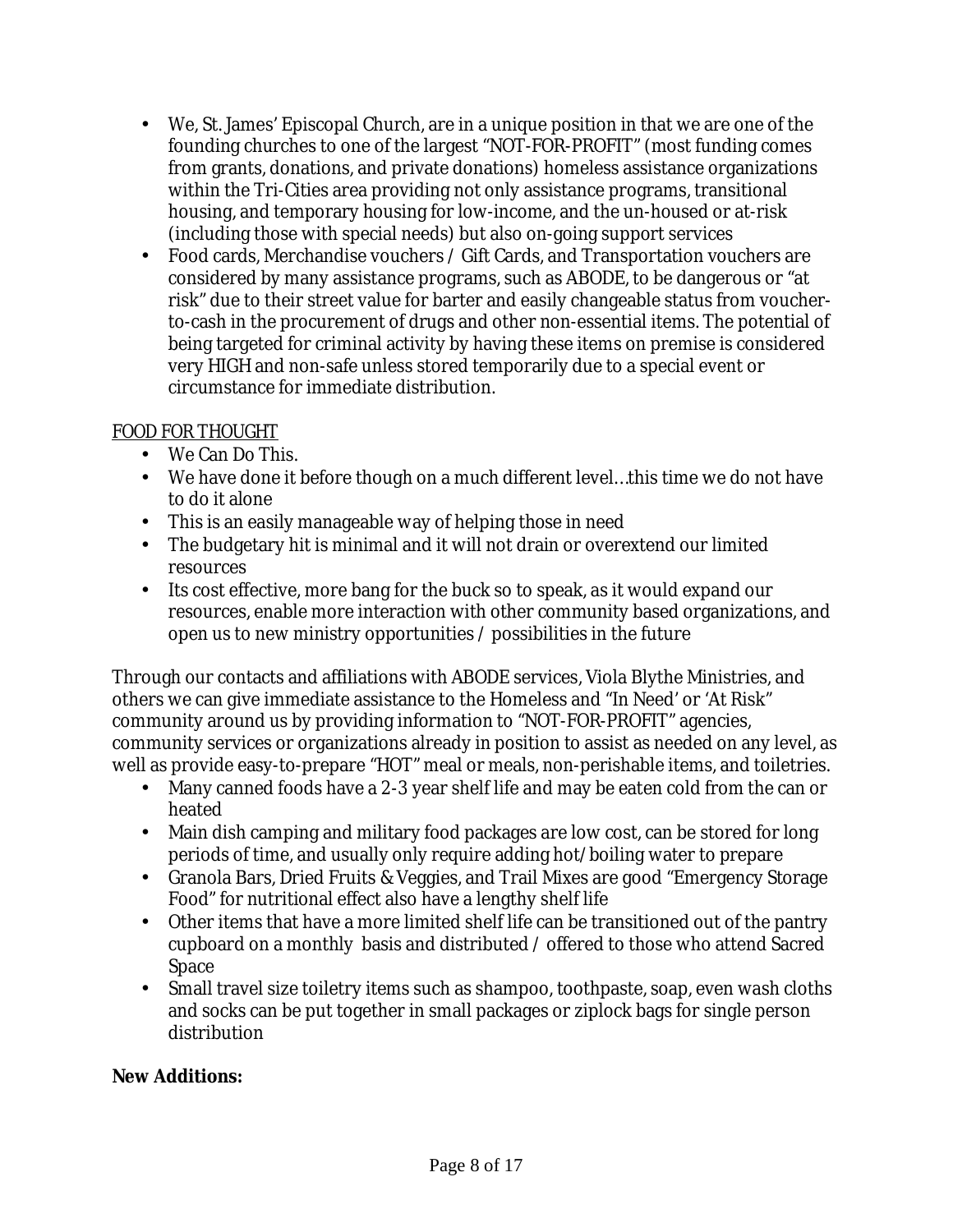Thanks to ABODE Services we currently have a template for a Tri-fold pamphlet that lists phone numbers and agencies, including services available through ABODE, within the TriCities area that have weekly/monthly food distribution and other resources/services available to those in need.

• In addition to the pamphlet, an informational easy to carry/store card will be created that will have phone numbers and possibly addresses to agencies/resources within the area that are able to assist, on a more extensive level, either in an emergency situation or as mentors to begin the process of obtaining a more stable life.

# **Closing Remarks:**

After careful thought Donald has taken over the administrative duties of the Food Pantry. In the coming weeks; Donald will be sorting the "out dated" items from the current and dispose of items past their expiration. Once sorted, the remaining items will be relocated to one of the new cabinets in the Vestry Room while a small amount will remain in the narthex "Food Pantry" cabinet for easy access and distribution.

The narthex location will house assorted canned, easy-to-prepare main dishes, and dried food items as mentioned previous in the "food for thought" section of this overview will be available. This location will also house various toiletry items in self-contained gallon size ziplock baggies. For easy transport the SMCC team will look into purchasing a case of shopping bags the size of which can contain an "emergency" survival kit that might sustain an individual or small family in need for a few days.

- Survival Kit…
	- $\circ$  Easy-to-prepare main dish package(s)
	- o Canned items (specifics will depend upon availability)
	- o Box or packets of granola or health bars as available
	- o Ziplock bag of toiletries
- Rather than doing away with the food pantry altogether, we are trying to streamline it so that the items in it have a longer shelf life so we don't have to constantly switch items out.
- Looking at canned food (which tend to have a shelf life of 2 to 3 years), and easy-toprepare main dish items (like the main dish camping foods that only require water)
- Planning on going through items to make sure the items are up to date, and replenish with up to date items.
- Move the bulk of the storage to the cabinet in the vestry room.
- The small pantry in the narthex would be used primarily for quick access. There will be toiletries in ziplock baggies.
- Also have list of resources for people. Perhaps have a postcard/business card size list of resources/phone numbers that people can carry in wallet.
- This would not include vouchers, which would open us up to a security risk.
- Lori would like to keep the pantry as minimal as possible for now. Lori would also like to do a through examination of the neighborhood and what are the needs of the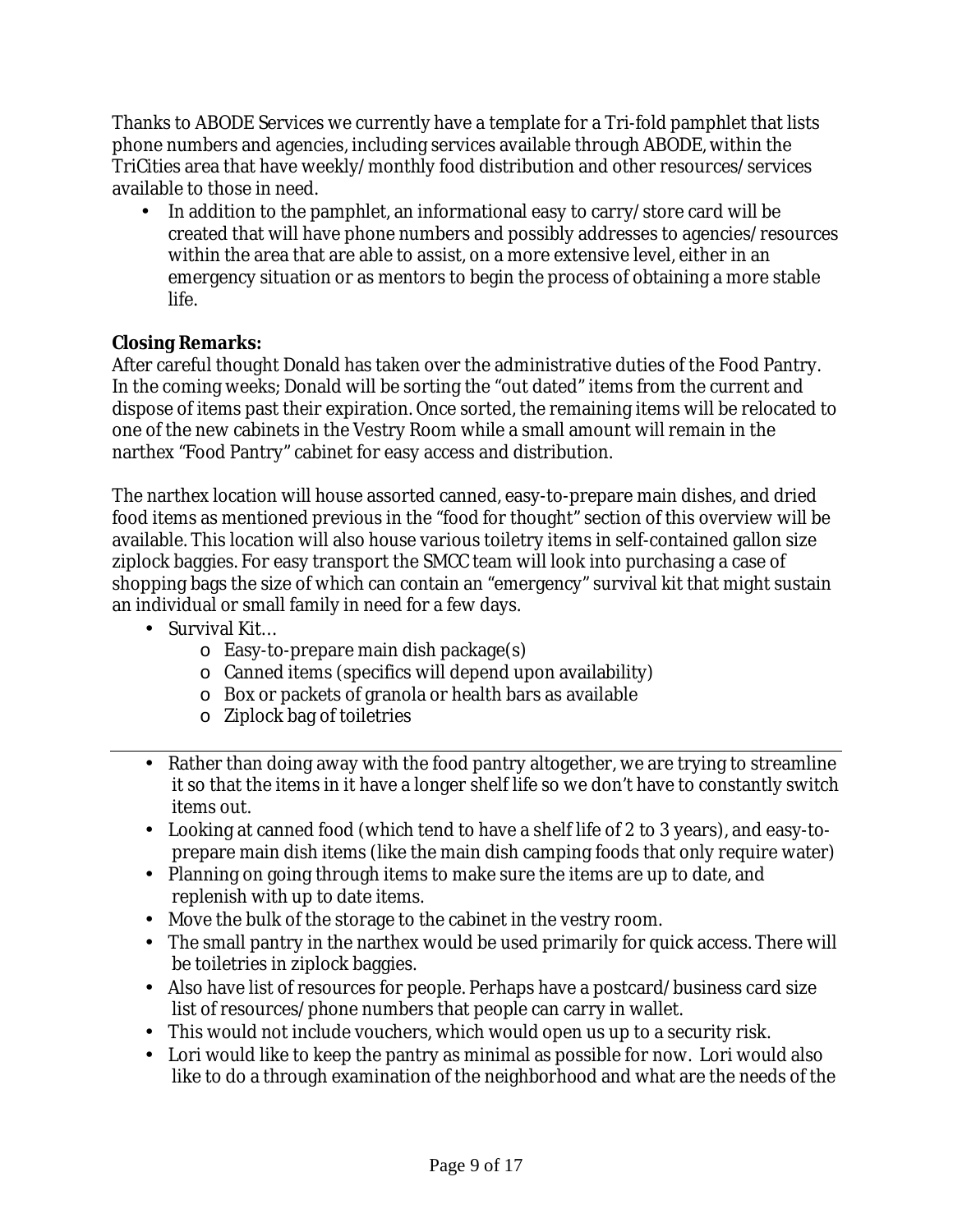neighborhood. What can St. James' do that is unique to us? What need is out there that is not being fulfilled?

• Would like to see better promotion of what we do – for example, the feeding teams at Sunrise Village.

Closed Session – Personnel Discussion

#### CLUSTER REPORTS

**Communication and Welcoming Cluster Report, March 2013** 

- 1) Familiarized myself with tour inventory of banners. Will be relocating banners soon to the new cabinets in the vestry room. Several new banners will be purchased this year including ones for VBS and Christmas. The Easter banner will be put up on Monday morning, March 25.
- 2) Two calendar events will appear in the March 26 edition of the Tri-City Voice, one for the Saturday Easter Vigil and one for Easter Sunday Service. I contacted the Argus but have not received a response regarding how to place a community ad with them. Will continue with this process tomorrow.
- 3) Welcoming: I spoke with LeaMarie. We plan to meet briefly this Sunday to discuss this activity and plan a date when all greeters can meet formally to discuss this important commission.
- 4) The Window: We will work toward planning a meeting soon with the editors and proof readers. This will bring Dave up to speed with the Window generation process.

Respectfully submitted, Jack and Dave

\*\*\*\*\*\*\*\*\*\*

• The statistics for the webpage do not be to be done monthly, but perhaps annually (for the annual report).

Facilities Report

The Activity level of the Facilities group during February and March include:

- Cabinets in Vestry Room Four purchased Three installed, one waiting to be assembled
- Thermostats coordinated and reset Will evaluate as impacted by daylight savings time
- Lights on Ed Bldg Daylight sensors repaired Motion sensor to be addressed
- All lights on banners and large cross repaired and working (We Hope)
- Purchase of folding chairs and storage cart. Proposal prepared for action by Vestry -Estimated to be at or under budget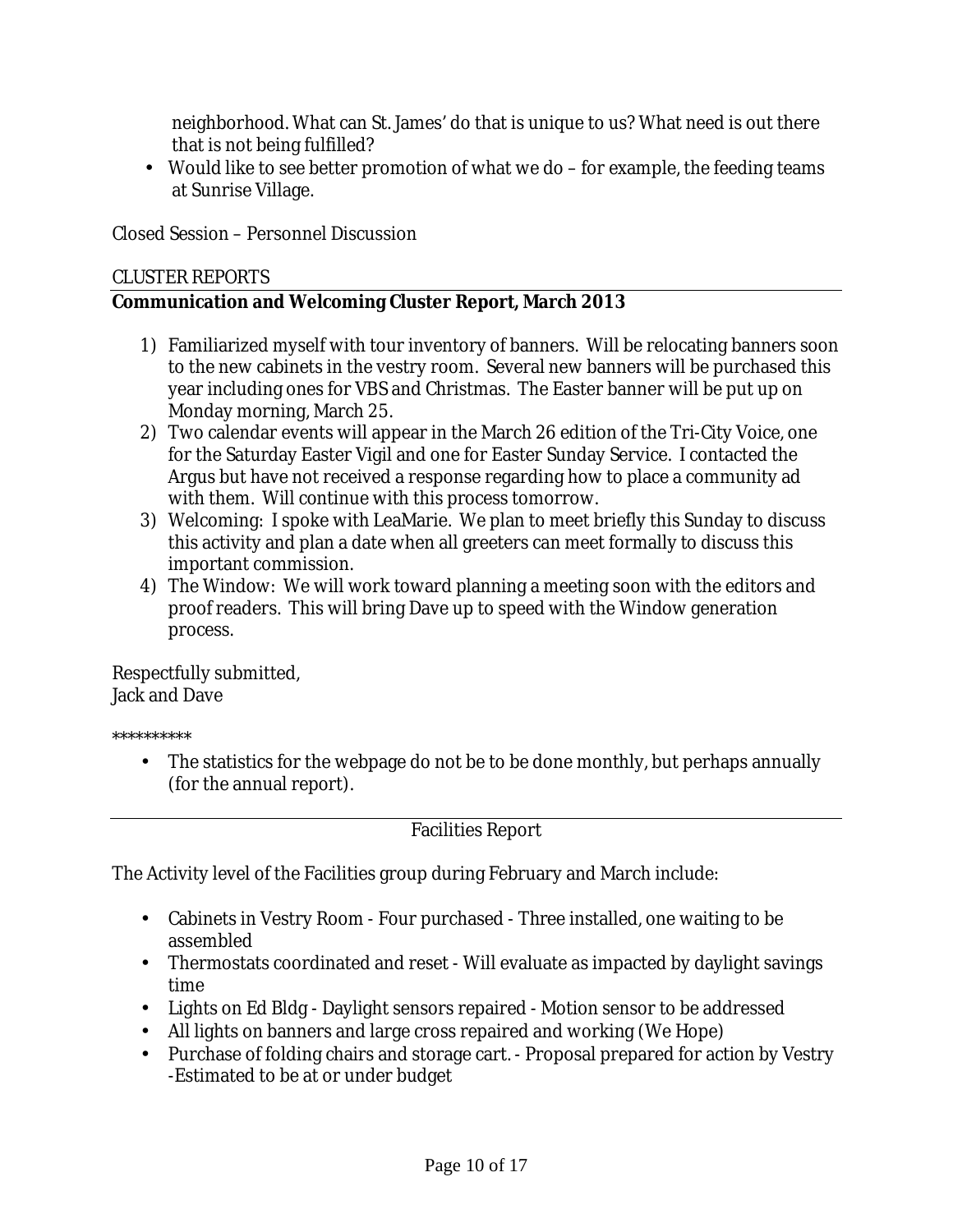- Work Party March 16 All Day to trim and shape trees and vegetation ALL HANDS on DECK
- ABODE storage container. Plans being developed to clean, repair, and repaint.
- Both Facilities coordinators have taken turns at vacationing, thus many pending issues waiting for attention.

Respectfully submitted Al and Bud

\*\*\*\*\*\*\*\*\*\*

• The cabinets in the vestry room should be bolted to the wall once the last one is assembled and installed.

> Faith Formation Report March 14, 2013

The Faith Formation Committee(?) met Monday evening, March 4<sup>th</sup>, at 5:30.

Faith Formation:

- On March 3<sup>rd</sup> Janet Fischer led the session on <u>Revelations</u>, by Elaine Pagels, and reported that it was well received.
- Jennifer Carini held a third music reading class on March 10.
- No program has been planned for March  $17<sup>th</sup>$ , and the following two Sundays are Palm Sunday and Easter.
- The Tuesday evening Lenten program, the "Bible Challenge" to read the Bible, has been well attended.
- The emphasis for the April sessions (Easter Season) will be Spiritual Practices, led by various people. Janet has sent an e-mail asking for people with experience in types of prayer, meditation, and other practices to volunteer to facilitate sessions.
- On May 12th EJ will present one session on "The Work of the Vestry". The hope is that if people have a better idea of what it means to serve on the Vestry we might have an easier time getting people to step up at annual meeting time.
- Two more May Sunday sessions will touch on Pagan spiritual practices.
- There are still a few holes in the schedule during April. A guest presenter was suggested and we are looking into that.
- A fall emphasis on hunger and food justice issues is being considered. A showing of the new documentary "A Place at the Table" could be a kickoff event.

# CTF Report:

Good Friday Interactive Stations of the Cross, appropriate for all ages (children with a parent or other adult), will be held from 1:00 to 4:00 on March 29<sup>th</sup>. "Holy Week for Kids" will be offered from 4:30 to 6:00 on Good Friday.

Youth Group: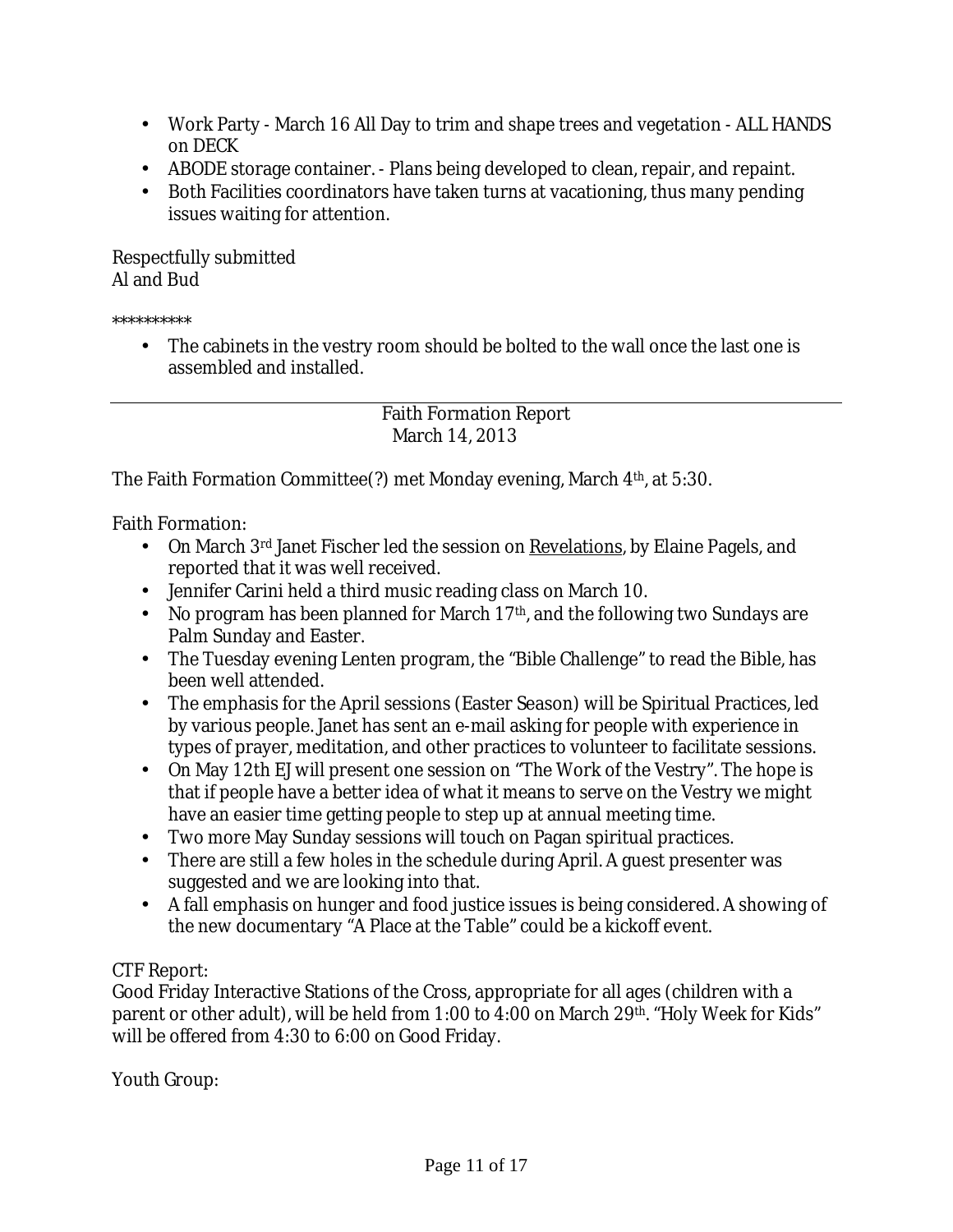Eight of our youth prepared lunches for Sacred Space on Sunday, March 10<sup>th</sup>, and six went along to Hayward for the service. They received positive comments for their presence, interacting with the people who attended. An Easter Overnight is planned for after the Easter Vigil.



Sunday School:

Attendance varies from four to ten, depending on "who has the kids" and if the Children's Choir is performing. The monthly (?) children's worship service will be held during the Sunday School time on March 17th.

Staffing:

The Nursery Provider job has been posted on Craigslist, and applications are being reviewed. Interviews will be schedule following Holy Week.

A job description for the CTF Coordinator is being developed, and the position will be posted in late April, after review of the job description by the Vestry,

Respectfully submitted,

Alison Saichek Cluster of One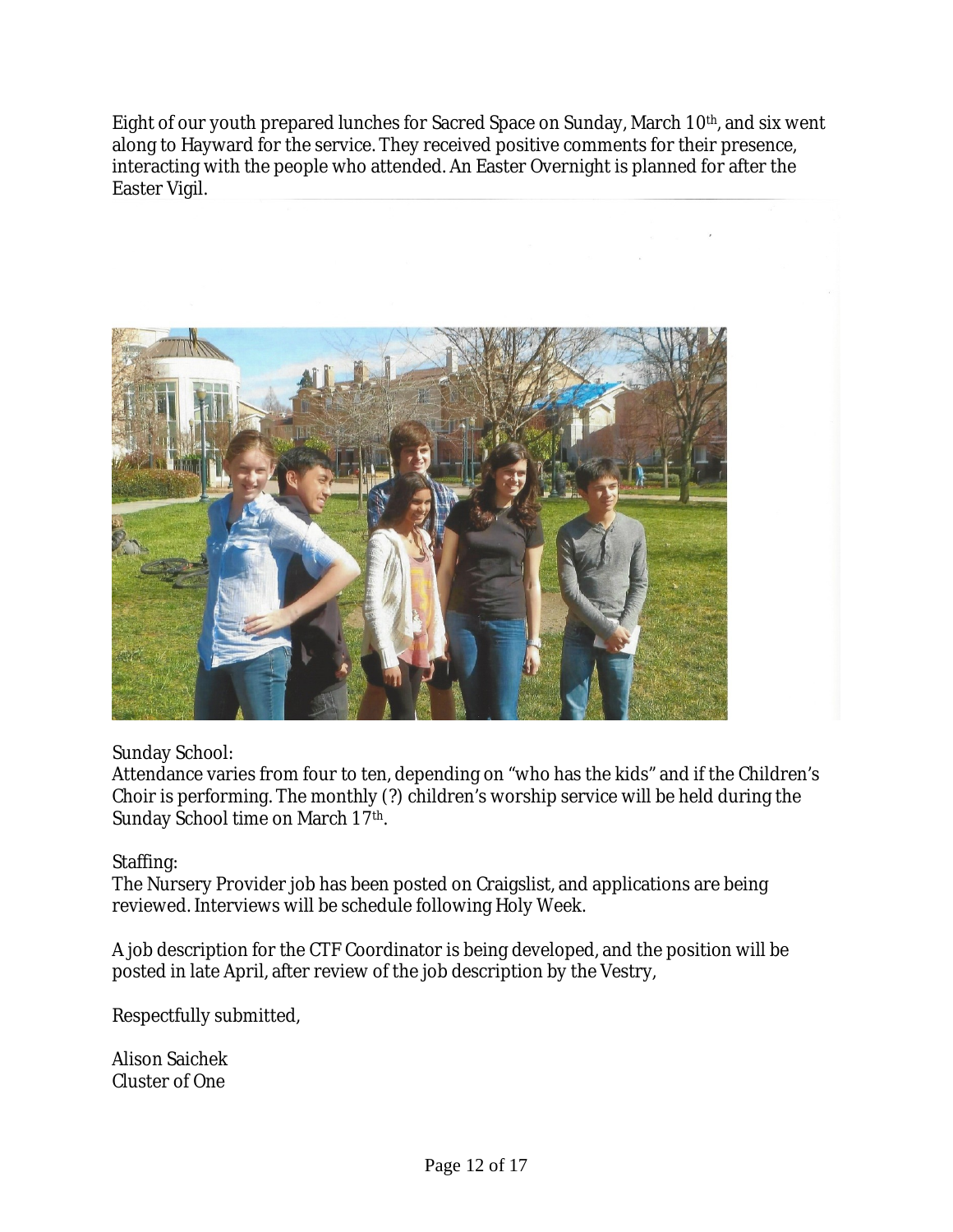# **Cluster Report Parish Life – March 2013**

**Submitted By: Bob Bynum Ralph Locher**

# **Goals for 2013**

- A. **On-going** 
	- **a. Continue support in the following areas…** 
		- **Kitchen**
		- **Congregational Outreach**
		- **Congregational Activities…** 
			- **1. Receptions & Memorials**
			- **2. Special Events lead by outside sources**
- B. **New Activities (Suggested by Bob)** 
	- **a. Hiking Group** 
		- **In the past there have been parishioners who went hiking. This is an activity that could be revived. Ralph Locher will be leading the first of these in April.**
	- **b. Deep Sea Fishing Trip** 
		- **Bob talked to people on the men's' trip to Arnold about this. This would take some planning since boats depart early in the morning.**
	- **c. Thursday Dinners** 
		- **This would be similar to the dinner at Sweet Tomatoes that Greg Miller's daughter sponsored. It could be for fund raising purposes or just fellowship.**
	- **d. More Joint Activities with Philippine Independent Church**

### **Current Projects & Activities**

§ **Annual Children's Easter Egg Roll**: 400 empty plastic eggs were picked up by volunteer Easter bunnies last Sunday following the two church services. It was requested that the filled plastic eggs be returned by Good Friday. The Youth Group will hide the eggs during the 10am Easter service. An article appeared in the March newsletter, thanks to Penny Trant and others. Announcements will appear in the Sunday Bulletin as well.

### **Projects & Activities - Updates**

§ **None At This Time**:

### **Upcoming Events**

- § **Food & Fellowship Dinner**: On Saturday, April 25th, Gary Gearheart and Lea will host a fellowship dinner at the home of Margaret Broun. The last F & F dinner had 24 attendees. Participation will be encouraged next month via newsletter article, announcements, etc.
- § **Take a hike:** We have decided to hike the hike to see if there is much interest in parishioner participation in monthly hikes. First one planned is on April 6<sup>th</sup> at Sunol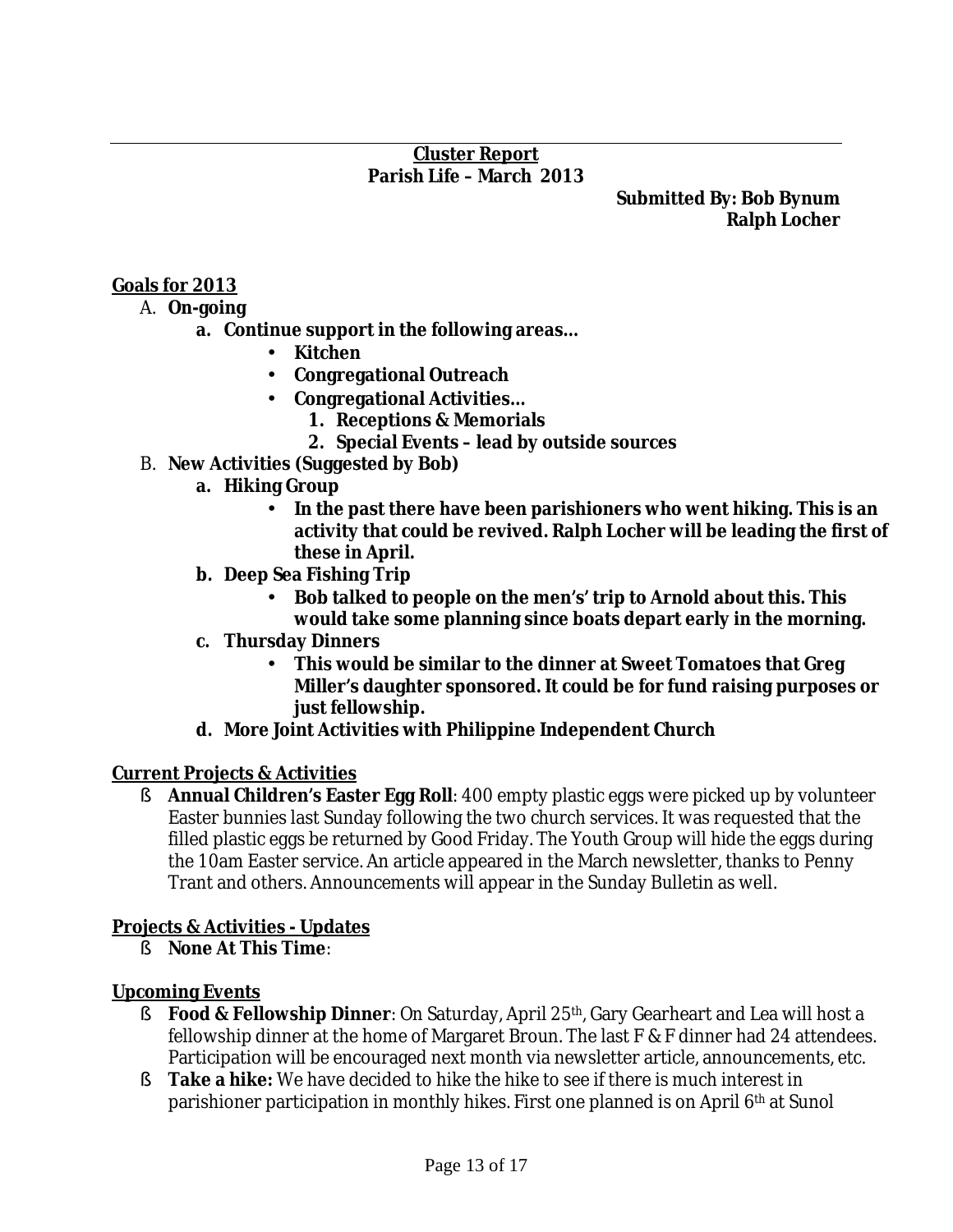Wilderness Regional Park. An article was published in the March newsletter and it will be in the Sunday Bulletin announcements up to and including Easter Sunday.

> **Social Ministries & Congregational Care - February2013** Submitted by: Gary Gearhart - Bev Mosier - Donald Razzolini

# **Current Projects**

- **Food Pantry:** 
	- o Over the last few months, a slow progression in actuality over time throughout the last year or so the Saint James' food pantry has become stagnant and ineffective due to lack of foot traffic and the ever-growing need for help in these troubling times. After careful thought Donald has taken over the administrative duties of the Food Pantry
	- o In the coming weeks the plan is to sort the "out dated" items from the current and to dispose of any items that are past their expiration date. Once sorted, the remaining items will be relocated from the storage cabinets in the Choir room to one of the new cabinets located in the Vestry Room while a small amount will remain in the narthex "Food Pantry" cabinet for easy access and distribution
	- o An easily stored Tri-fold pamphlet will be made available along with a pocket/wallet friendly post card or business card type informational tool showcasing local phone numbers of local resources

# **Ministry Updates**

- **Sacred Space:**
	- o We are participating this Sunday, the 10th, with our Youth Group preparing the meals.
	- o April is about one third filled out for volunteers to provide meals, and May is 100% covered. We have dates scheduled in June and July also, and will soon be adding dates through the end of the year
	- o The schedule and sign-up sheets are on the bulletin board in Parish Hall, and all are encouraged and welcomed to participate
- **Caring Team**:
	- o Meals were offered to Brad Hoffman's family, but they chose to decline. They asked that we continue to support them in prayer
- **Deaf Ministry**:
	- $\circ$  Bill and Bev Mosier have been visiting Deaf churches in the area to get a feel for what's already out there as well as to do some networking. This is part of the process of assessing needs and establishing groundwork for potential Deaf ministry at St. James. The Mosiers are also beginning the process of establishing an independent (i.e., not tied to St. James) non-profit for the purpose of assisting Deaf foreign individuals who are not eligible for services available to Deaf American citizens and permanent residents. In addition, Bill has become involved as a participant in a number of activities at Fremont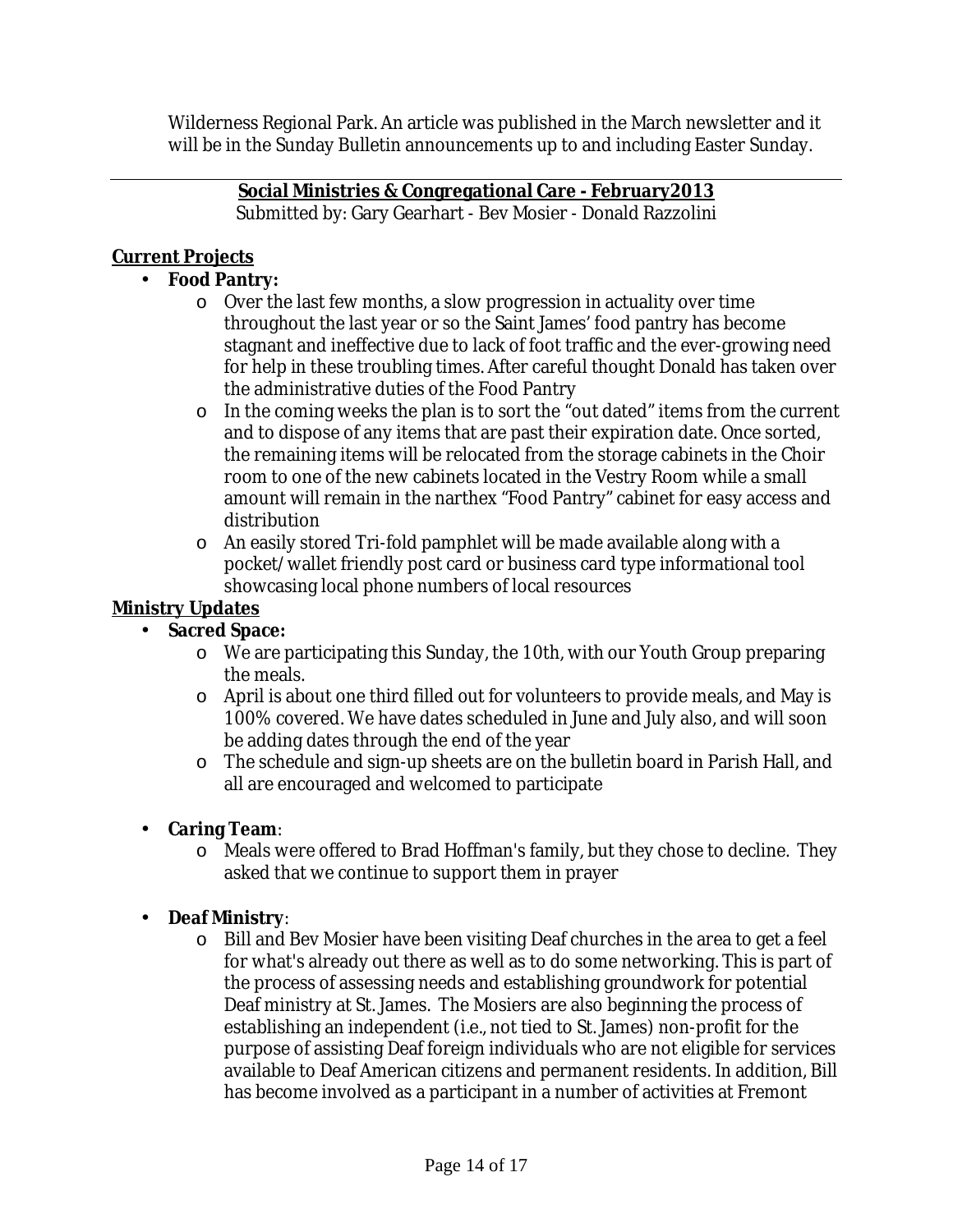Oaks Garden (FOG), a retirement community for Deaf seniors, and he will begin teaching an arts and crafts class there this month

# **Lead Team Report – March 2013**

- 1. Supported the Rector in her handling of the Office Administrator.
- 2. Jr Warden discussed specification of a proposed new sound system for the Little Church with the chair of the Little Church Committee and Bud Pearson. Reported back to lead team. Little Church committee were informed that they have approval to include sound system equipment and wiring in the "needed" category of work to be done. However, this work will be included in the \$100,000 that has already been allocated to the LC project.
- 3. Sr Warden reported to the McCutcheon committee that
	- a. they have approval to plan the 2014 McCutcheon Concert,
	- b. they have approval to advertise that we will donate a portion of the proceeds to a charity, but we haven't picked one yet.
	- c. the Vestry has not voted on an amount to send to Abode Services from the 2013 concert. We will do that at the next vestry meeting, after the final net figure from the concert is established.
- 4. Change of signature authorities for the accounts has been completed, referring to the new Jr Warden.
- 5. Reviewed and updated the Facility Rental Use Agreement, based on the decisions made at the October 2012 vestry meeting.
- 6. Approved and reached agreement with "Langauge Pacifica" to hire the Vestry Room on Saturday mornings and Tuesday evenings through April 20th.
- 7. Showed the vestry room and provided initial cost estimates to a representative of the "National Alliance for Mental Illness", who are seeking a location for future meetings.
- 8. Reviewed proposals from Facilities cluster for new chairs and cart, prior to discussion at the next vestry meeting.
- 9. Checked in with Parish Life cluster regarding the Easter Egg Hunt preparations.
- 10. Reviewed and commented on drafts of the March newsletter, providing feedback where appropriate.

Respectfully submitted, Lori Walton, Rector Janet Fischer, Senior Warden Mike Scrutton, Junior Warden Lynn Locher, Treasurer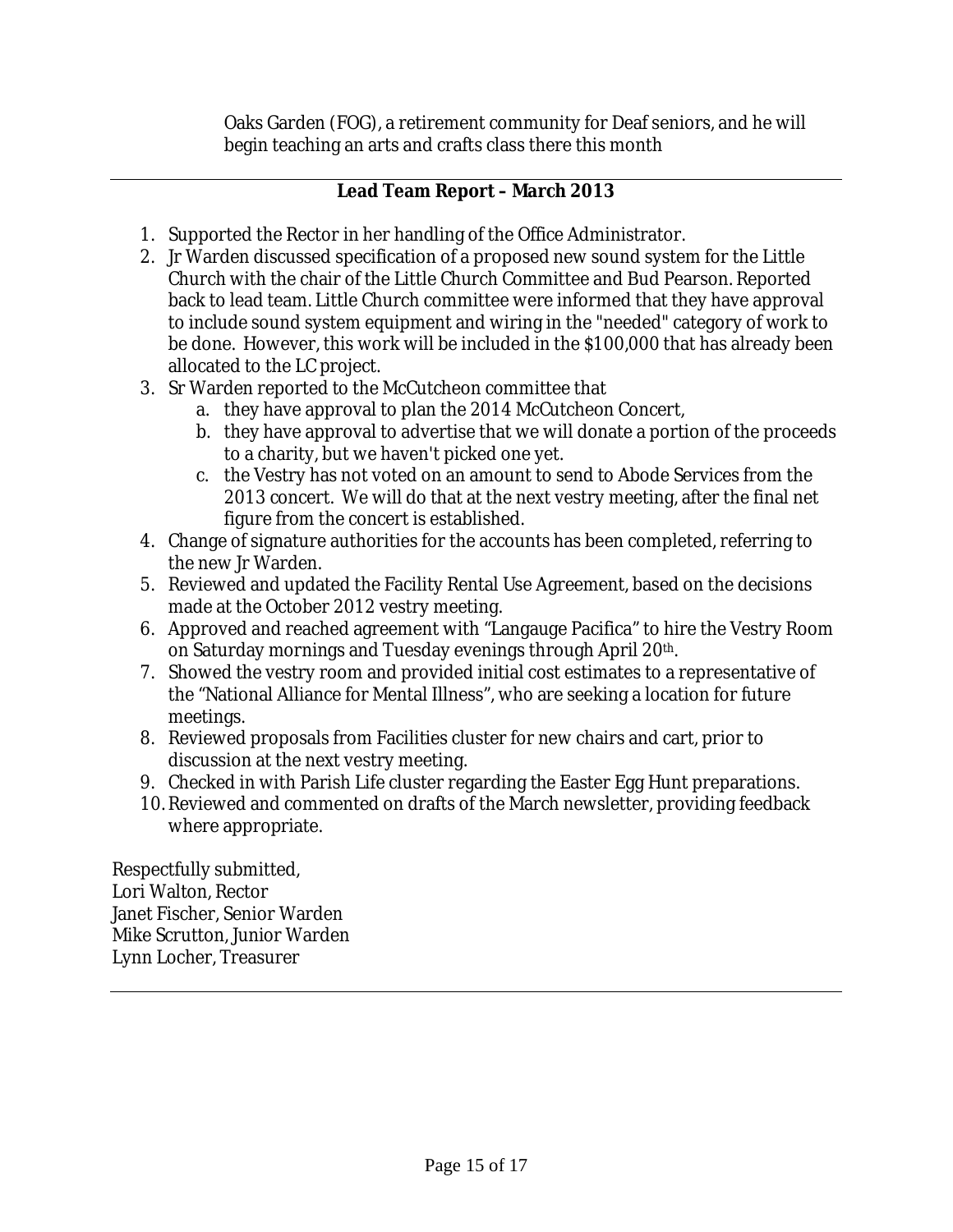Rector's Report Vestry Meeting, March 14, 2013

**Worship**

Moved into Lent, created bulletin and powerpoint changes to match the season. Working on the Easter season bulletin and powerpoint.

Thanked the Reverend Bob Dobbin for his service these past two years.

Coordinated participants for Good Friday and the Easter Vigil. With Janet Fischer's and Pegeen Perry's assistance, securing Passion Gospel readers for Palm Sunday.

Worked on the various bulletins for Holy Week and Easter. Planned music with Jennifer for the services. Working with the Altar Guild to make sure everything is covered for the week. Met with the Worship Committee to plan Maundy Thursday and review Good Friday and Easter.

Met with Elaine Miller to talk through some of her ideas for liturgical design/vestments/decorations.

Presided at the Sacred Space services on February 24 and March 10.

**Children & Youth**

Continued working with Jan Scrutton on the various activities going on for kids and their families.

With Jan Scrutton and Alison Saichek's help, the nursery position is posted and responses are coming in. Jan and Alison will narrow it down to a recommendation for me to talk with.

### **Pastoral Care**

Traveling to Stanford about 2x/week to see Brad Hoffman. Spent time with Jan Pearson at Washington Hospital prior to her surgery, and continue to visit her while she recovers at home.

Attended to Bonnie Nelson, also hospitalized, but now at home.

Had a few meetings and phone calls with parishioners regarding spiritual/life situations. Will have attended Hillside Convalescent Care Facility as part of the Easter outreach.

# **Finance/Administration/Staff**

Coordinated office volunteers to cover the phone and do some setup/computer work in the office.

In the absence of an office admin, spent some time communicating with facility users and potential users. Handed over to Mike Scrutton, Jr. Warden, the new facility rental requests.